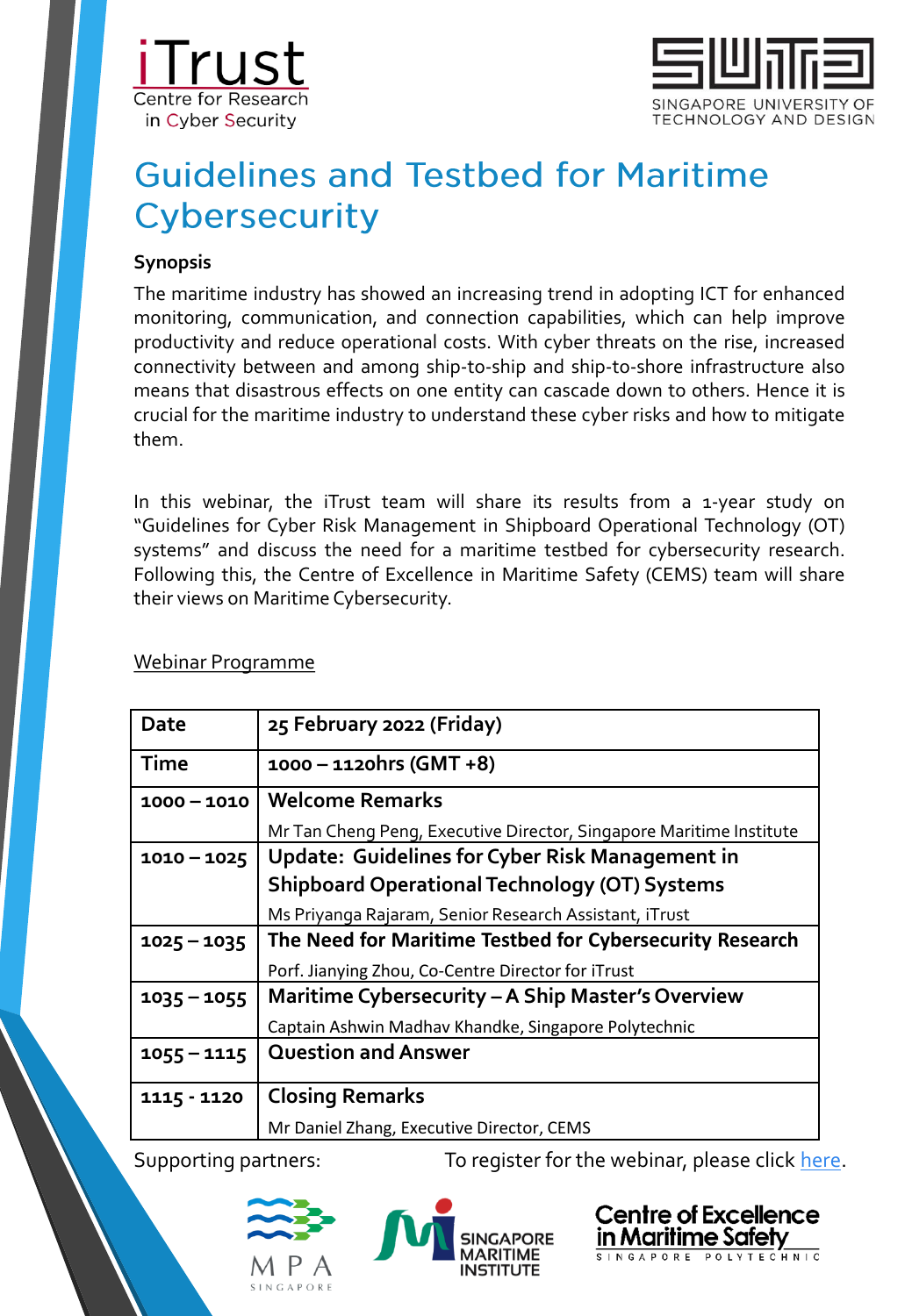



# **About the Maritime and Port Authority of Singapore (MPA)**

The Maritime and Port Authority of Singapore (MPA) was established on 2 February 1996, with the mission to develop Singapore as a premier global hub port and international maritime centre (IMC), and to advance and safeguard Singapore's strategic maritime interests. MPA is the driving force behind Singapore's port and maritime development, taking on the roles of Port Authority, Port Regulator, Port Planner, IMC Champion, and National Maritime Representative. MPA partners the industry and other agencies to enhance safety, security and environmental protection in our port waters, facilitate port operations and growth, expand the cluster of maritime ancillary services, and promote maritime R&D and manpower development.

For more information please visit [www.mpa.gov.sg](http://www.mpa.gov.sg/)

## **About the Singapore Maritime Institute (SMI)**

The Singapore Maritime Institute (SMI) is a joint effort by the Maritime and Port Authority of Singapore (MPA), the Agency for Science, Technology and Research (A\*STAR) and the Singapore Economic Development Board (EDB).

Established in April 2011, the SMI develops strategies and programmes to achieve its mission with key focus areas in sectors such as port, shipping and maritime services. The SMI charts the maritime research strategy and promotes greater industry-academia R&D collaborations to be undertaken in Singapore.

As a whole-of-Government approach, the agencies work together in initiatives driven through the SMI. The formation of the SMI will strengthen Singapore's research manpower and capabilities as a global maritime knowledge hub to enhance the overall positioning and competitiveness of the maritime industry.

For more information, please visit [www.maritimeinstitute.sg](http://www.maritimeinstitute.sg/)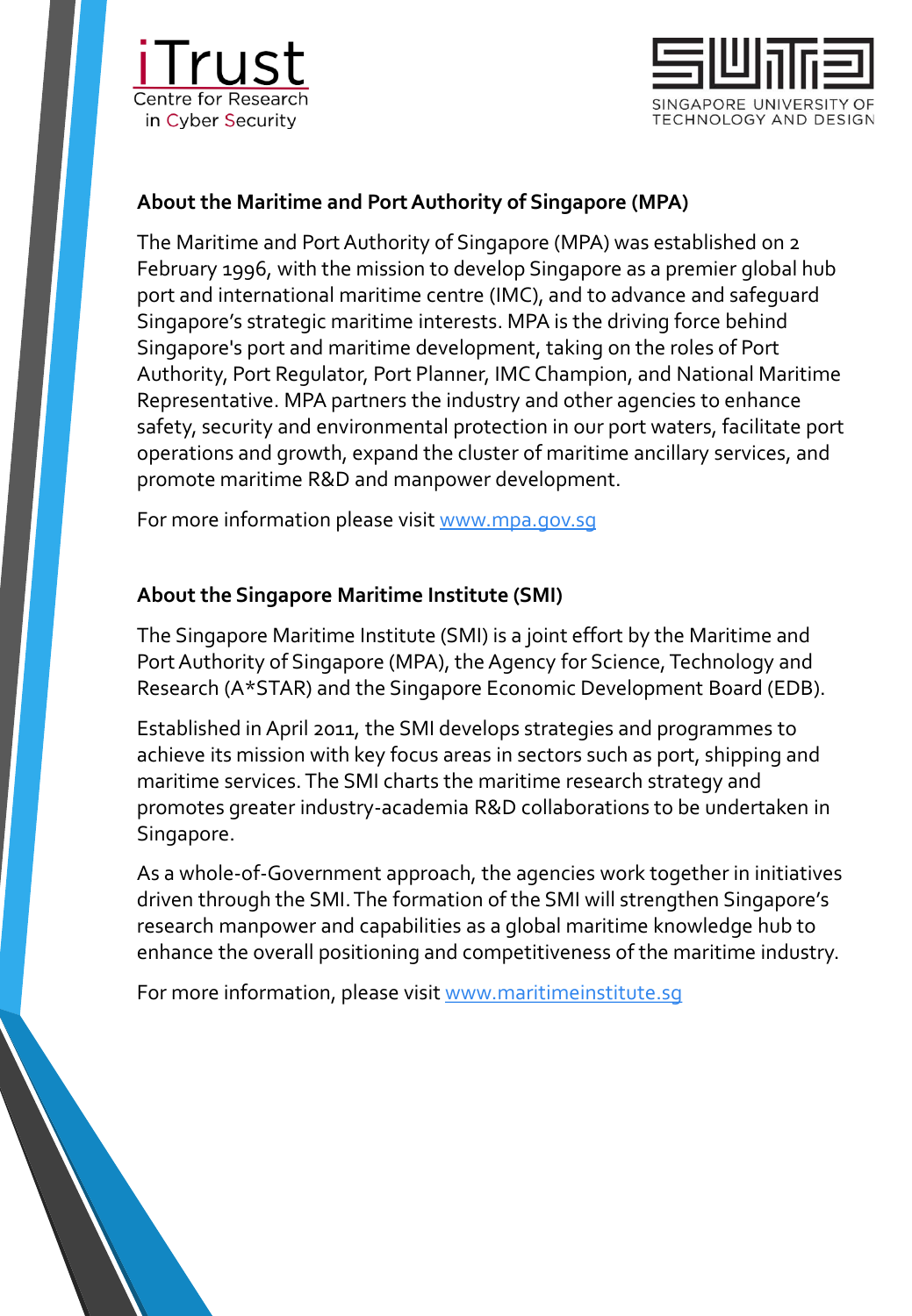



## **About iTrust**

iTrust is the Centre for Research in Cyber Security at the Singapore University of Technology and Design. iTrust research focuses on the development of advanced tools and methodologies to ensure the security and safety of current and future systems in five thrusts: (1) Cyber Physical Systems (2) Internet of Things (3) Enterprise Networks (4) Autonomous Vehicles and (5) Blockchain.

One of iTrust's research objectives is to improve our understanding of cyber threats to CPS and to develop and experiment with strategies to mitigate such threats. Our approach is based on well understood technical foundations borrowed from the interdisciplinary fields of control theory, artificial intelligence, axiomatic design, and software engineering. The proposed models and techniques are being evaluated against, and demonstrated in our Secure Water Treatment (SWaT) Testbed, Water Distribution System (WADI) testbed, and Electric Power and Intelligent Control (EPIC) testbed.

iTrust researchers are drawn from across SUTD in multidisciplinary fields to enrich the depth, breadth, and quality of research. International academic collaborators include Ben Gurion University, Imperial College, Massachusetts Institute of Technology, Missouri University of Science and Technology, The University of Texas at Dallas, and University of Illinois at Urbana-Champaign / Advanced Digital Sciences Center.

For more information, please visit https://itrust.sutd.edu.sq/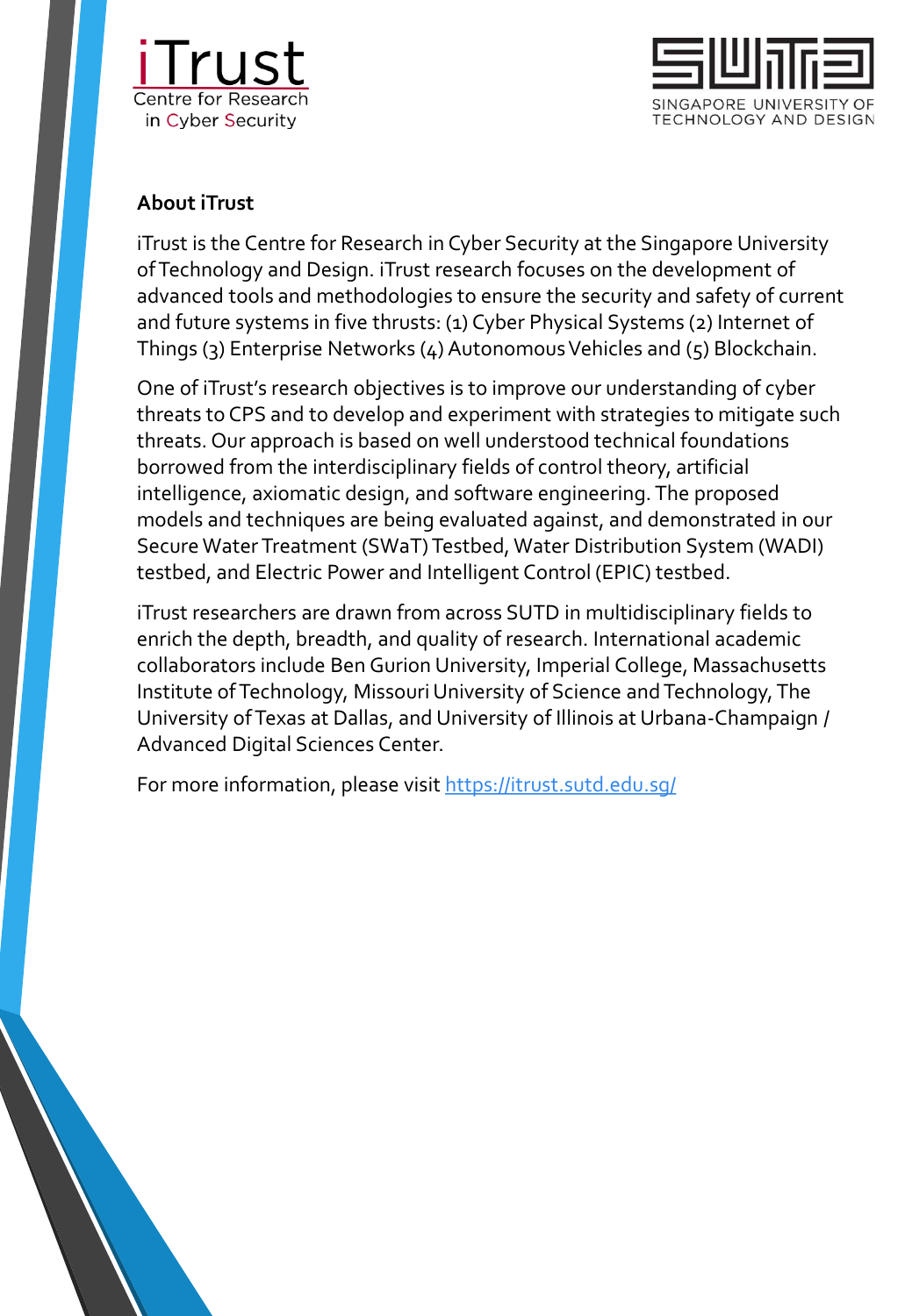



## **About CEMS**

Established in September 2018, the Centre of Excellence in Maritime Safety (CEMS) is jointly launched by the Singapore Polytechnic (SP) and Singapore Maritime Institute (SMI). We partner our valued industry partners, government agencies and Institutes of Higher Learning, to develop Human-Centric technologies to enhance navigational and operational safety.

As part of Singapore's strategy of skill sets upgrade of our workforce, we will enhance training assessment systems & solutions with Singapore Maritime Academy (SMA) to ensure our seafarers are future ready.

For more information, please visit Centre CEMS - Industry and [Partnerships](https://industry.sp.edu.sg/cems/) | SP

For collaboration, please contact [Vincent\\_Lee@SP.EDU.SG](mailto:Vincent_Lee@SP.EDU.SG)